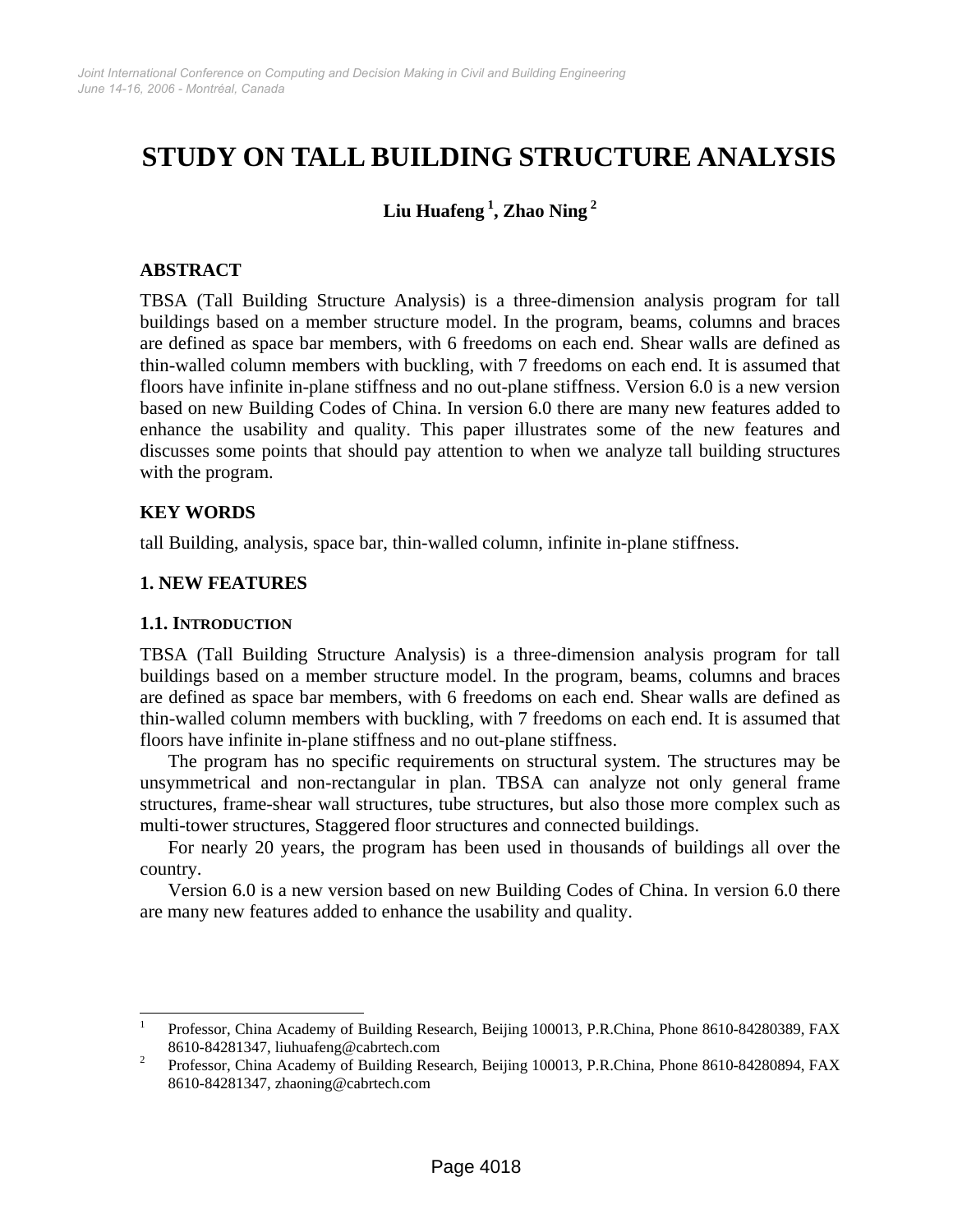# **1.2. NEW GRAPHICAL USER INTERFACE**

The graphical user interface is used to model, analyze, and display the results for your structure.

Figure 1 shows the main window of the new graphical user interface. This window may be moved, resized, maximized, minimized, or closed using standard Windows operations.

The main title bar, at the top of the main window, gives the program name and the name of the data file. The menus on the Menu Bar contain almost all of the operations that can be performed. The buttons on the toolbars provide quick access to many commonly used operations. Status Bar shows the information about what the program is currently doing, the coordinates of the mouse cursor, the current floor and the current standard floor.



Figure 1. new graphical user interface

Display window shows the geometry, loading, or analysis results of the structure in 2D or 3D view. A 2D view shows a single floor. A 3D view shows the entire structure in an orthographic projection.



Figure 2 . OpenGL rendering

The OpenGL rendering feature depicts the structure in realistic 3D lighting and texture. The animate feature allows users to graphically view displacements, mode shapes in an animated mode.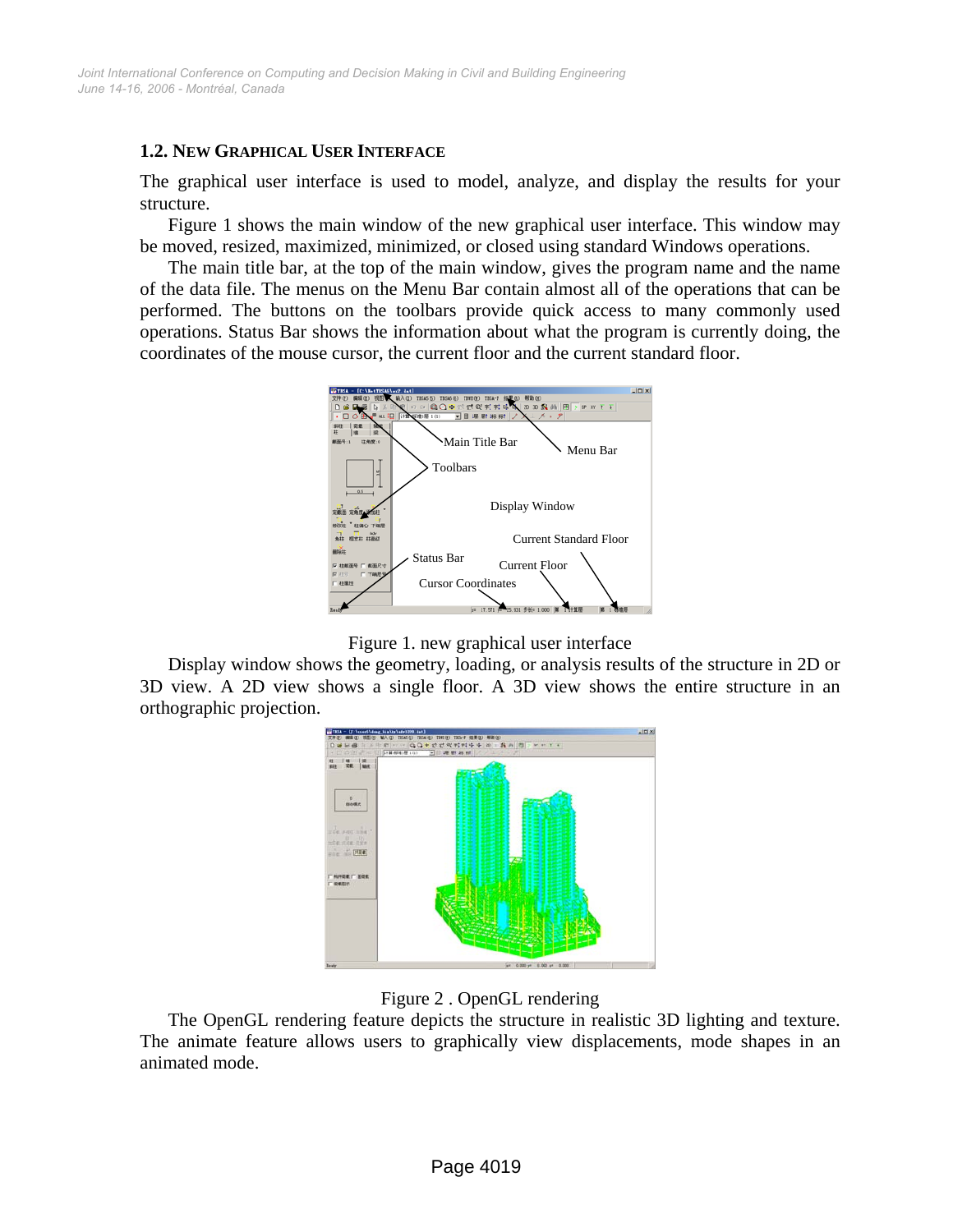*June 14-16, 2006 - Montréal, Canada Joint International Conference on Computing and Decision Making in Civil and Building Engineering*



Figure 3 mode shapes in an animated mode

## **1.3. NEW ANALYSIS FEATURES**

Version 6.0 can analyze steel structures, profile steel concrete structures and special-shaped column structures in addition to the reinforcement concrete structures and steel tube concrete structures that previous version can do.





Dead load and live load can be input and calculated separately.

Properties of members such as material and earthquake-resistance class can be assigned individually. It makes the design work more accurate.

Version 6.0 offers the options that the following factors may be considered in analysis: Basement with or without lateral restraint.

Bi-directional seismic load.

Random decentration effect.

Independent members and nodes.

P-Delta analysis.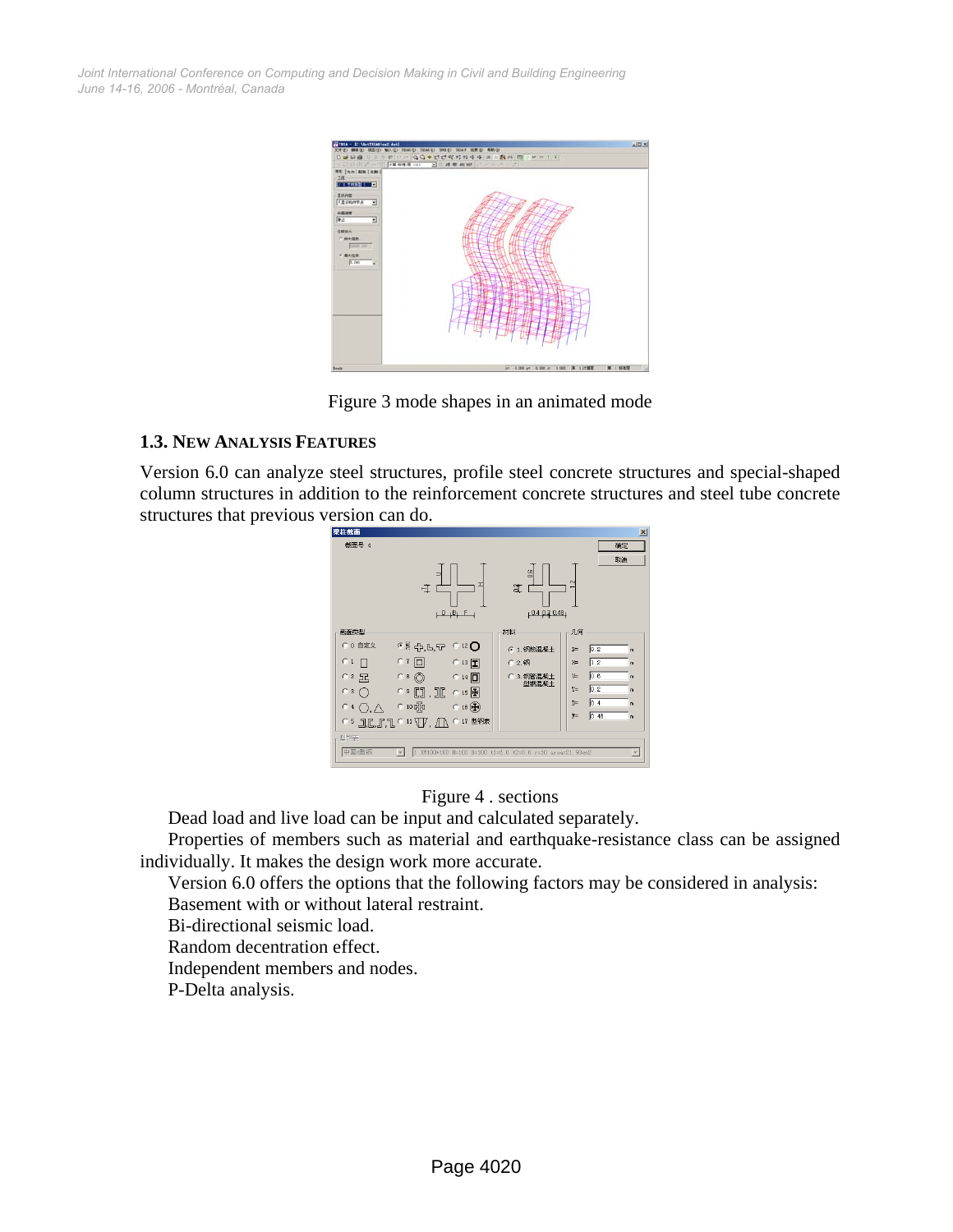*June 14-16, 2006 - Montréal, Canada Joint International Conference on Computing and Decision Making in Civil and Building Engineering*



Figure 5. loads

# **2. POINTS THAT SHOULD PAY ATTENTION TO**

Analysis is an important part in the procedure of tall building structures design. The analysis results have great influence to the dimension and reinforcement of the members, as much as, to the project. So we think much of analysis. Now we discuss some points that should pay attention to when we analyze tall building structures with the program.

#### **2.1. SELECTING ANALYSIS MODEL**

The first step of any structure analysis is to select an appropriate analysis model that can objectively represent the stress of the structures.

In mechanics, the accuracy of a model needs two preconditions, first the displacement must be continuous, secondly the load transfer path must be correct. Most of the buildings with regular plane and elevation layout can meet the requirements. But for those with irregular elevation, they can hardly make the displacements continuous.



Figure 6 . frame-supported shear wall

For example, in a frame-supported shear wall structure, a single piece of shear wall supported by a beam as shown in figure 6A. Actually, the load of the shear wall distributes uniformly onto the beam then transfers to the columns. According to the simplified model shown in figure 6B, the load of the shear wall applies as a concentrated force to the framesupporting beam then transfer to the columns below. This simplification ensures that the load transfer correctly. To make sure that the displacement of the model approaches that of the real structures, the stiffness of the frame-supporting beam should be considered larger than it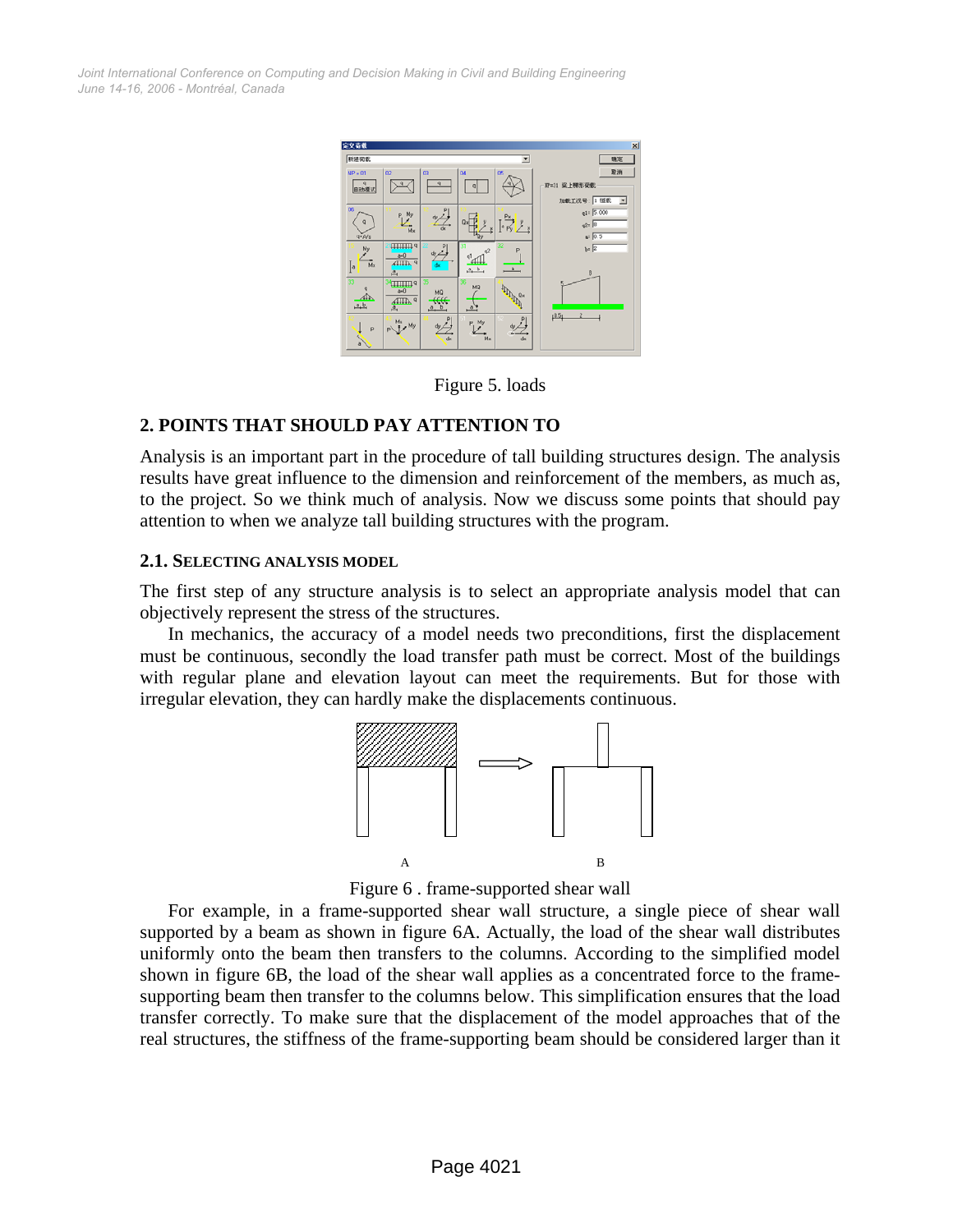is. When modeling, we can assign the beam's width as its actual width and assign its height as half of the story.

If it is a multiple shear wall on the frame-supporting beam, we can select the column that most close to the shear center of the shear wall as loading transfer point, connect each framesupporting column by deep beams, to make sure that the load of the shear wall be supported by these columns together.

## **2.2. SHEAR FORCE ADJUSTING OF MULTI-TOWER FRAME-SHEAR WALL BUILDINGS UNDER SEISMIC LOAD**

To adjust shear force of single-tower frame-shear wall buildings, we first find the maximum value of total shear force of all frame columns in each story, then multiply this value by 1.5, compare the result with 20% of basis shear force, get the less one. This adjustment is made for the horizontal seismic load.

To adjust shear force of multi-tower building, which consisting of several towers rising from a common base, we should take notice of that the adjustment is made in each tower separately and the 0.2Q0 refers to basis shear force of each tower.

## **2.3. BASEMENT WITH LATERAL RESTRAINT**

The program is for superstructures of tall buildings considering the base of building as fixed. It offers the options that the coactions of the superstructure and the basement may be considered.

The users can input the number of stories of the basement, wind load of these stories will be set to zero, the height of each story for wind load will be counted from the story above the basement.

The users can also input the number of stories of the basement with lateral restraint, the lateral displacement of these stories will be set to zero. The height of these stories will be removed from the height of the building. Load combinations are applied with the new height of building.

## **2.4. RANDOM DECENTRACTION AND BI-DIRECTIONAL SEISMIC LOAD**

According to the new code for seismic design of buildings, the torsional effect of horizontal bi-directional seismic loads should be considered. In the new technical specification for concrete structures of tall buildings, the random decentration effect should be considered while calculating single-directional seismic loads

If we analyze a building with random decentration and bi-directional seismic loads considered simultaneity, the reinforcement may be much more than reasonable. Therefore, if the bi-directional seismic loads are calculated, the random decentration effect may be ignored.

## **2.5. CONSTRUCTION SEQUENCE LOADING**

In most analysis of tall buildings, it is assumed that the structure is not subjected to any load until it is completely built. In reality the dead load of the structure is continuously being applied as the structure is being built. The vertical members such as the columns and the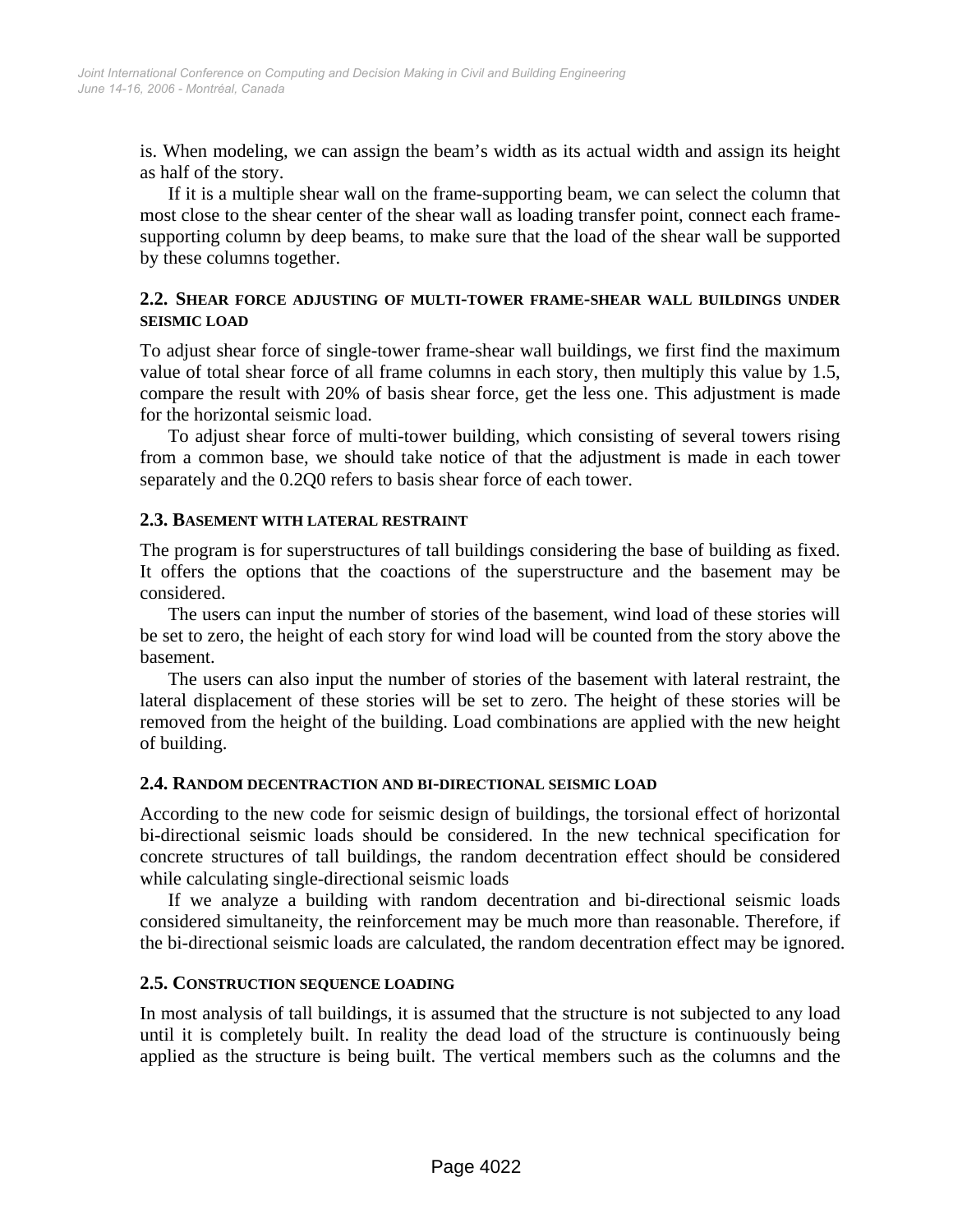shear walls continuously deform axially during the construction. Their force should be calculated in the case that dead loads are applied floor by floor as shown in figure 7.



Figure 7 Construction sequence loading

However, after the building is built, the dead loads applied on it are long-term, moreover, the columns have larger values of axial compression ratio than the shear walls, their time deformations are obviously larger than that of the shear walls. After redistributed, the internal forces of the structure approach to the results of one-time loading. So the internal forces of the structure are intermediate between these two situations.

The program introduces an approximate construction sequence loading method as shown in figure 8. The stiffness matrix is completely formed at one time and the loads are applied floor by floor. In other words, when the loads are applied to a certain floor, the deformations of this floor and the floors below are effected by the stiffness of this floor and the floors above.



Figure 8 Approximate construction sequence loading

For those complex buildings such as multi-tower buildings, the users may specify different construction sequence loading in the program according to the different construction sequence in reality.

## **2.6. ENLARGING SEISMIC LOADS OF WEAK FLOORS**

It is prescribed in the code for seismic design of buildings and the technical specification for concrete structures of tall buildings that the seismic shear force of weak floor should be multiplied by a factor of 1.15.